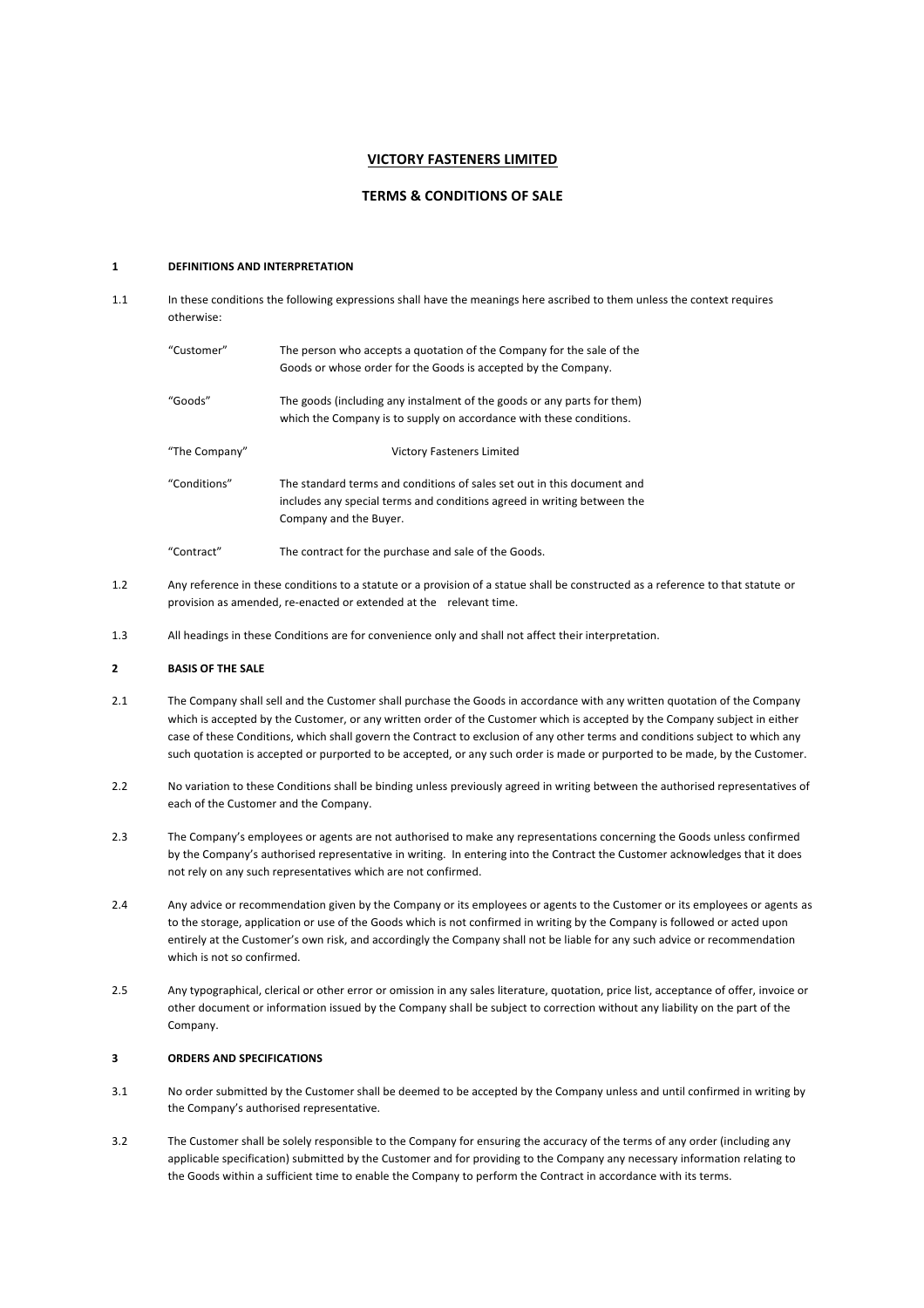- $\overline{3}$ The quantity, quality and description of and any specification for the Goods shall be those set out in the Company's quotation (if accepted by the Customer) or the Customer's order (if accepted by the Company) but in either case shall be subject always to these Conditions. For the avoidance of doubt quotations given to the Customer by the Company shall be deemed to have lapsed insofar as no written order has been received by the Company from the Customer in connection with the subject matter of the quotation within 30 days of the date of quotation.
- $3.4$ In the event that the Goods are to manufactured or any process is to be applied to the Goods by the Company in accordance with a specification including, without limitation, any approved drawing submitted by the Customer, the Customer shall indemnify the Company against all loss, damages, costs and expenses awarded against or incurred by the Company in connection with paid or agreed to be paid by the Company in connection with or paid or agreed to be paid by the Company in settlement of any claim for infringement of any patent, copyright, design, trade mark or other industrial or intellectual property rights of any other person which results from the Company's use of the Customer's specification.
- $3.5$ No order which has been accepted by the Company may be cancelled by the Customer except with the agreement in writing of the Company and on terms that the Customer shall indemnify the Company in full against all loss including profit, costs including the cost if all labour and materials used, damages, charges and expenses incurred by the Company as a result of such cancellation.

## $\overline{a}$ **PRICE OF GOODS**

- $4.1$ The price of the goods shall be listed within the quotation current at the date of acceptance of the order.
- $4.2$ The Company reserves the right, by giving notice to the Customer at any time after acceptance of an order and before the delivery, to increase the price of the Goods to reflect any increase in the cost to the Company which is due to any factor beyond the control of the Company, including, without limitation, any foreign exchange fluctuation, currency regulation, alteration of duties, significant increase in the costs of labour, materials or other costs of manufacture, any change in delivery dates. quantities or specifications for the Goods which is requested by the Customer, or any delay caused by any specification or other instructions of the Customer or failure of the Customer to give the Company adequate information or instructions.
- $4.3$ Quoted prices shall include all standard delivery costs in respect of single delivery orders of £50 (net) or over. All orders of a lesser value will incur an additional handling and carriage charge of £6.50. Where the Customer requires delivery of the Goods by means of a mode of transport other than the standard delivery mode offered by the Company, all extra costs involved therein will be added to the order.
- $4.4$ The price is exclusive of any applicable value added or other sales tax, which the Customer shall be additionally liable to pay to the Company.
- $4.5$ The cost of pallets and returnable containers will, at the discretion of the Company, be charged to the Customer in addition to the price of the Goods, but full credit will be given to the Customer provided they are returned undamaged to the Company before the due payment date.

## $\overline{\mathbf{5}}$ **TERMS OF PAYMENT**

- $5.1$ Subject to any special terms agreed previously between the Customer and the Company, the Company shall be entitled to invoice the Customer for the price of the Goods on or at any time after delivery of the Goods, unless the Goods are collected by the Customer or the Customer wrongfully fails to take delivery of the Goods, in which event the Company shall be entitled to invoice the Customer for the price at any time after the Company has notified the Customer that the Goods are ready for collection or (as the case may be) the Company has tendered delivery of the Goods.
- $5.2$ Unless otherwise agreed by the Company in writing the Customer shall not be entitled to any discount or rebate in respect of the Goods.
- 5.3 The Customer shall pay the price of the Goods (less any discount to which the Customer is entitled, but without any other deduction) unless agreed otherwise (within 30 days of the end of month in which the delivery is made) and the Company shall be entitled to recover the price of the Goods, notwithstanding that delivery may not have taken place and the property in the Goods has not passed to the Customer. The time of payment of the price shall be of the essence of the Contract.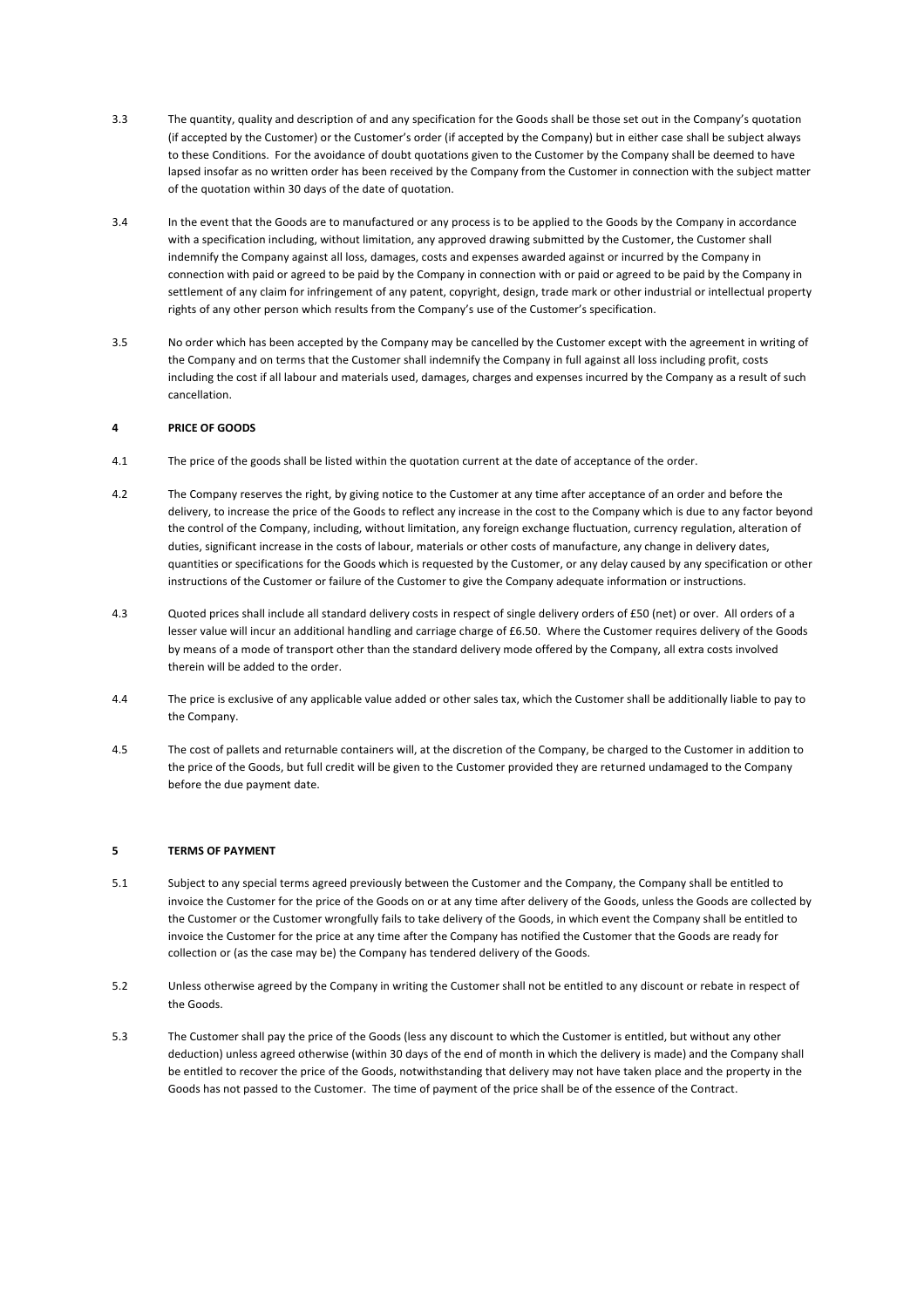- $5A$ If the Customer fails to make any payment on the due date then, without prejudice to any other right or remedy available to the Company, the Company shall be entitled to:
- $5.4.1$ Cancel the Contract or suspend any further deliveries of the Goods to the Customer.
- 542 Appropriate any payment made by the Customer to such of the Goods (or the goods supplied under any other contract between the Customer and the Company) as the Company may think fit (notwithstanding any purported appropriation by the Customer); and
- $5.4.3$ Charge the Customer interest (both before and after any judgement) on the amount unpaid, at the rate of 2% per annum above the base lending rate of Barclays Bank Plc from time to time, until payment in full is made (a part of a month being treated as a full month for the purpose of calculating interest).

## 6 **DELIVERY**

- $6.1$ Delivery of the Goods shall be made by the Company delivering or procuring the delivery of the Goods to the Customer's premises or such other address as is notified to the Company in advance of delivery.
- $6.2$ Any dates quoted for delivery of the Goods are approximate only and the Company shall not be liable for any delay in delivery of the Goods however caused. Time for delivery shall not be of the essence of the Contract unless previously agreed by the Company in writing. The Goods may be delivered by the Company in advance of the quoted delivery date upon giving reasonable notice to the Customer.
- $6.3$ Where delivery of the Goods is to be made by the Company in bulk, the Company reserves the right to deliver up to 10% more or 10% less than the quantity ordered and the quantity so delivered shall be deemed to be the quantity ordered, and the price shall be adjusted accordingly.
- $6.4$ Where the Goods are to be delivered in instalments, each delivery shall constitute a separate contract and failure by the Company to deliver any one or more of the instalments in accordance with these Conditions or any claim by the Customer in respect of any one or more instalments shall not entitle the Customer to treat the Contract as a whole as repudiated.
- 6.5 If the Company fails to deliver the Goods, or any instalment, for any reason other than any cause beyond the Company's reasonable control or the Customer's fault, and the Company is accordingly liable to the Customer, the Company's liability shall be limited to the excess, if any, of the cost to the Customer in the cheapest available market of similar goods to replace those not delivered over the price of the Goods.
- 6.6 If the Customer fails to take delivery of the Goods or fails to give the Company adequate delivery instructions at the time stated for delivery, otherwise than by reason of any cause beyond the Customer's reasonable control or by reason of the Company's fault, then, without prejudice to any other right or remedy available to the Company, the Company may:
- 661 Store the Goods until actual delivery and charge the Customer for the reasonable costs, including insurance, of storage; or
- $6.6.2$ Sell the Goods at the best price readily obtainable and (after deducting all reasonable storage and selling expenses) account to the Customer for the excess over the price under the Contractor charge the Customer for any shortfall below the price under the Contract

## $\overline{z}$ **DAMAGE AND LOSS IN TRANSIT**

- $7.1$ The Company accepts no liability for any damage to Goods in transit unless notified to the Company and the carrier concerned within twenty four hours after delivery.
- $7.2$ In the case of non-delivery the Company accepts no liability of any sort unless written notice of non-delivery is given to the Company within 5 Working Days after the date of advice of despatch of Goods.
- $73$ Paragraphs one and two shall not apply to despatches to countries outside the United Kingdom of Great Britain, Northern Ireland and the Isle of Man. In respect of these countries the Company accepts no liability for damage or loss in transit unless the Company has contracted to supply the goods C.I.F and the Customer has adhered to the terms of the insurance policy.
- $7.4$ The Company's liability for damage in transit or non-delivery of goods duly notified to it in accordance with the above, shall in any event be limited solely to replacement of the goods within a reasonable time, whether non-delivery or damage is due to the Company's negligence or otherwise.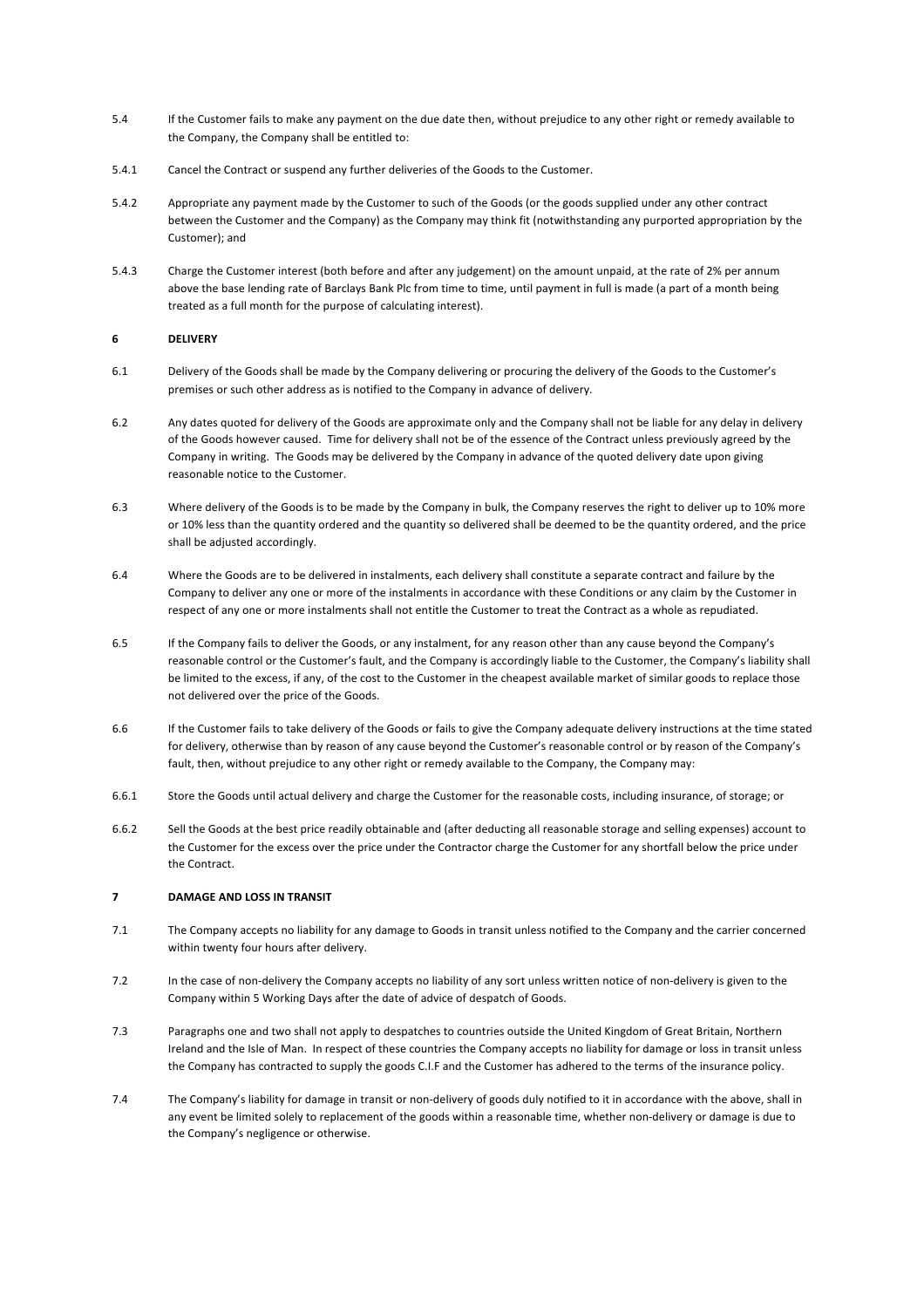#### $\mathbf{a}$ **RISK AND PROPERTY**

- $8.1$ Risk of damage to or loss of the Goods shall pass to the Customer:
- 811 In the case of Goods to be delivered at the Company's premises, at the time when the Company notifies the Customer that the Goods are available for collection: or
- $812$ In the case of the Goods to be delivered otherwise than at the Company's premises, at the time of delivery or, if the Customer wrongfully fails to take delivery of the Goods, the time when the Company has tendered delivery of the Goods.
- $82$ Notwithstanding delivery and passing of risk in the Goods, or any other provision of these Conditions, the property in the Goods shall not pass to the Customer until the Company has received in cash or cleared funds payment in full of the price of the Goods and all other goods agreed to be sold by the Company to the Customer for which payment is the due.
- $8.3$ Until such time as the property in the Goods passes to the Customer, the Customer shall hold the Goods as the Company's fiduciary agent and bailee, and shall keep the Goods separate from those of the Customer and third parties and properly stored, protected and insured and identified as the Company's property, but shall be entitled to resell or use the Goods in the ordinary course of its business but shall, in its fiduciary capacity, account to the Company for the proceeds thereof.
- 8.4 Until such time as the property in the Goods passes to the Customer (and provided the Goods are still in existence and have not been resold), the Company shall be entitled at any time to require the Customer to deliver up the Goods to the Company and, if the Customer fails to do so forthwith, to enter upon premises of the Customer or any third party where the Goods are stored and repossess the Goods.
- The Customer shall not be entitled to pledge or in any way charge by way of security from any indebtedness any of the Goods  $85$ which remain the property of the Company, but if the Customer does so all moneys owing by the Customer to the Company shall, without prejudice to any other right or remedy of the Company forthwith become due to payable.

### $\overline{9}$ **WARRANTIFS AND HABILITY**

- $9<sub>1</sub>$ Subject to the conditions set out below the Company warrants that the Goods will materially correspond with their specification at the time of delivery.
- $92$ The above warranty is given by the Company subject to the following conditions:
- $9.2.1$ The Company shall be under no liability in respect of any defect in the Goods arising from any design or specification supplied by the Customer:
- $9.2.2$ The Company shall be under no liability in respect of any defect arising from fair wear and tear, wilful damage, negligence, abnormal working conditions, failure to follow the Company's instructions, whether oral or in writing, misuse or alteration of the Goods without the Company's approval;
- $9.2.3$ The Company shall be under no liability under the above warranty (or any other warranty, condition or guarantee) if the total price for the Goods has not been paid by the due date for payment;
- $9.2.4$ The above warranty does not extend to materials or equipment not manufactured by the Company, in respect of which the Customer shall only be entitled to the benefit of any such warranty or guarantee as is given by such manufacturer or supplier, as the case may be, to the Company.
- 9.3 Subject as expressly provided in these Conditions all warranties, conditions or other terms implied by statute or common law are excluded to the fullest extent permitted by law.
- 9.4 Any claim by the Customer which is based on any defect in the quantity, quality or condition of the Goods or their failure to correspond with specification shall, whether or not delivery is refused by the Customer, be notified to the Company within 5 working days from the date of delivery. If delivery is not refused, and the Customer does not notify the Company accordingly, the Customer shall not be entitled to reject the Goods and the Company shall have no liability for such defect or failure, and the Customer shall be bound to pay the price for the Goods as if the Goods have been delivered fully in accordance with the Contract. For the avoidance of doubt, where the Goods have been bought for resale the Company shall not accept any responsibility for such defects or failures once the Goods have left the Customer's premises or control, as the case may be.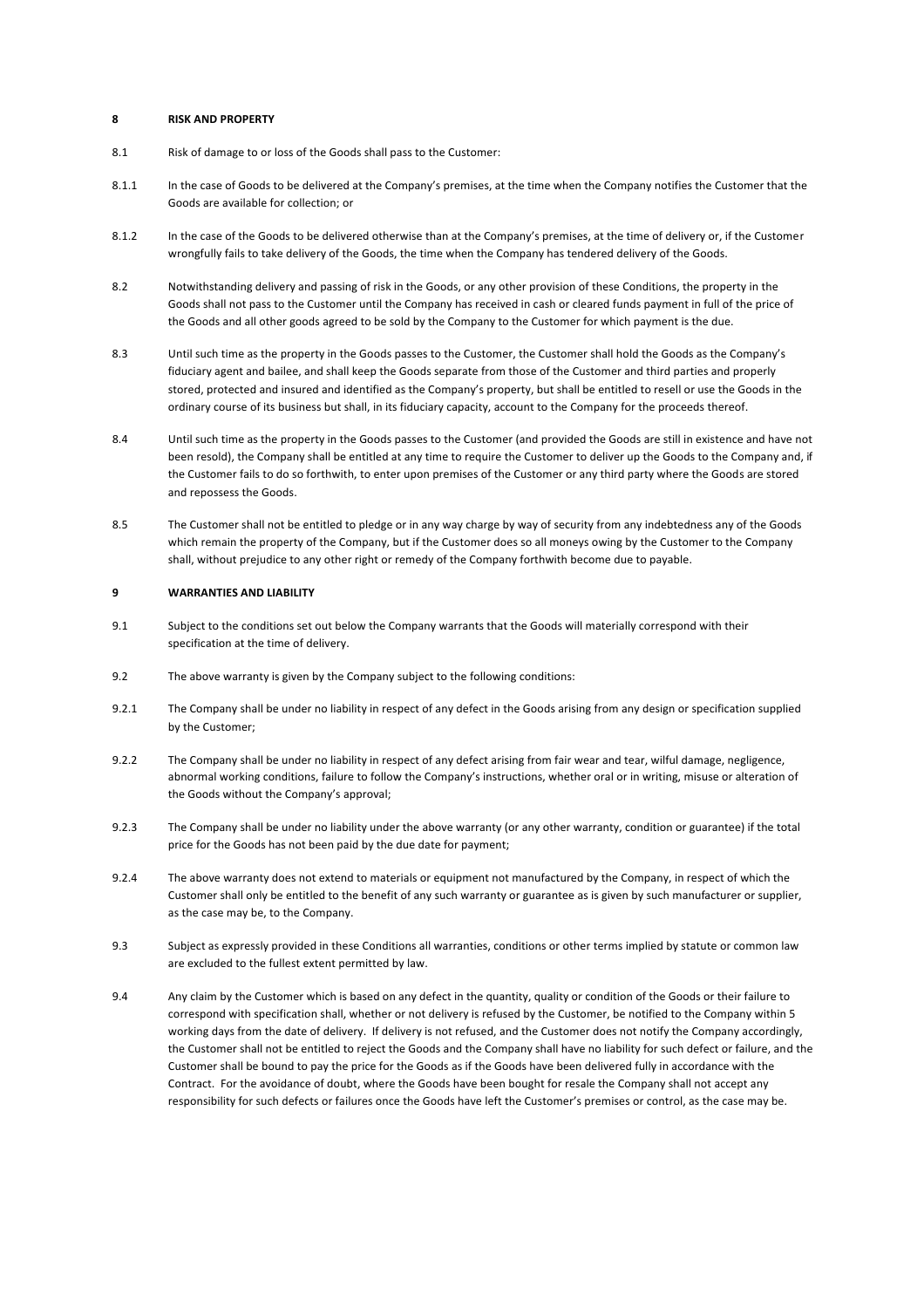- $95$ Where any valid claim in respect of any of the Goods which is based on any defect in the quality or condition of the Goods or their failure to meet specification is notified to the Company in accordance with these Conditions, the Company shall be entitled to replace the Goods, or such defective batch, free of charge or, at the Company's sole discretion, refund to the Customer the price of the Goods, or a proportionate part of the price, but the Company shall have no further liability to the Customer.
- 9.6 Except in respect of death or personal injury caused by the Company's negligence, the Company shall not be liable to the Customer by reason of any representation, unless fraudulent, or any implied warranty, condition or other term, or any duty at common law, or under the express terms of the Contract, for any indirect, special or consequential loss or damage, whether for loss of profit or otherwise, costs, expenses or other claims for compensation whatsoever (whether caused by the negligence of the Company, its employees or agents or otherwise) which arise out of or on connection with the supply of the Goods or their use or resale by the Customer, and the entire liability of the Company under or in connection with the Contract shall not exceed the price of the Goods, except as expressly provided in these Conditions.
- 9.7 The Company shall not be liable to the Customer or be deemed to be in breach of the Contract by reason of any delay in performing, or any failure to perform, any of the Company's obligations in relation to the Goods, if the delay or failure was due to any cause beyond the Company's reasonable control.

### $10$ **INDEMNITY**

- $10.1$ If any claim is made against the Customer that the Goods infringe or that their use or resale infringes the patent, copyright, design, trade mark or other industrial or intellectual property rights of any other person, then unless the claim arises from the use of any drawing, design, artwork or specification supplied by the Customer, the Company shall indemnify the Customer against all loss, damages, costs and expenses awarded against or incurred by the Customer in connection with the claim, or paid by the Customer in settlement of the claim, provided that:
- $10.1.1$ The Company is given full control of any proceedings or negotiations in connection with any such claim;
- 10.1.2 The Customer shall give the Company all reasonable assistance for the purposes of any such proceedings or negotiations;
- $10.1.3$ Except pursuant to a final award, the Customer shall not pay or accept any such claim, or compromise any such proceedings without the consent of the Company (which shall not be unreasonably withheld);
- 10.1.4 The Customer shall do nothing which would or might vitiate any policy of insurance or insurance cover which the Customer may have in relation to such infringement, and this indemnity shall not apply to the extent that the Customer recovers any sums under such policy or cover (which the Customer shall use its best endeavours to do);
- 10.1.5 The Company shall be entitled to the benefit of, and the Customer shall accordingly account to the Company fro, all damages and costs (if any) awarded in favour of the Customer which are payable by, or agreed with the consent of the Customer (which consent shall not be unreasonably withheld) to be paid by, any other party in respect of any such claim; and
- 10.1.6 Without prejudice to any duty of the Customer at common law, the Company shall be entitled to require the Customer to take such steps as the Company may reasonably require to mitigate or reduce any such loss, damages, costs or expenses for which the Company is liable to indemnify the Customer under this clause.
- 10.2 The Customer shall indemnify the Company against all loss, damages, costs and expenses awarded against or incurred by the Company in connection with any claim that the Goods infringe or that their use or resale infringes the patent, copyright, design, trade mark or other industrial or intellectual property rights of any person, and in connection with any claim of defamation against the Company regarding any drawing, artwork, design, specification or copy supplied by the Customer to the Company.

#### $11$ **TERMINATION**

- The Company shall be entitled to cancel the Contract or, at its discretion, suspend any further deliveries under the Contract 11.1 without liability to the Customer in the event that;
- $11111$ The Customer makes any voluntary arrangement with its creditors; or
- 11.1.2 (being a company) becomes subject to an administrative order; or
- $1113$ Goes into liquidation (otherwise than for the purposes of amalgamation or reconstruction) or if a trustee, receiver, administrative receiver or similar officer is appointed in respect of all or any part of the business assets of the Customers; or
- $1114$ An encumbrancer takes possession, or a receiver is appointed, of any of the property or assets of the Customer; or